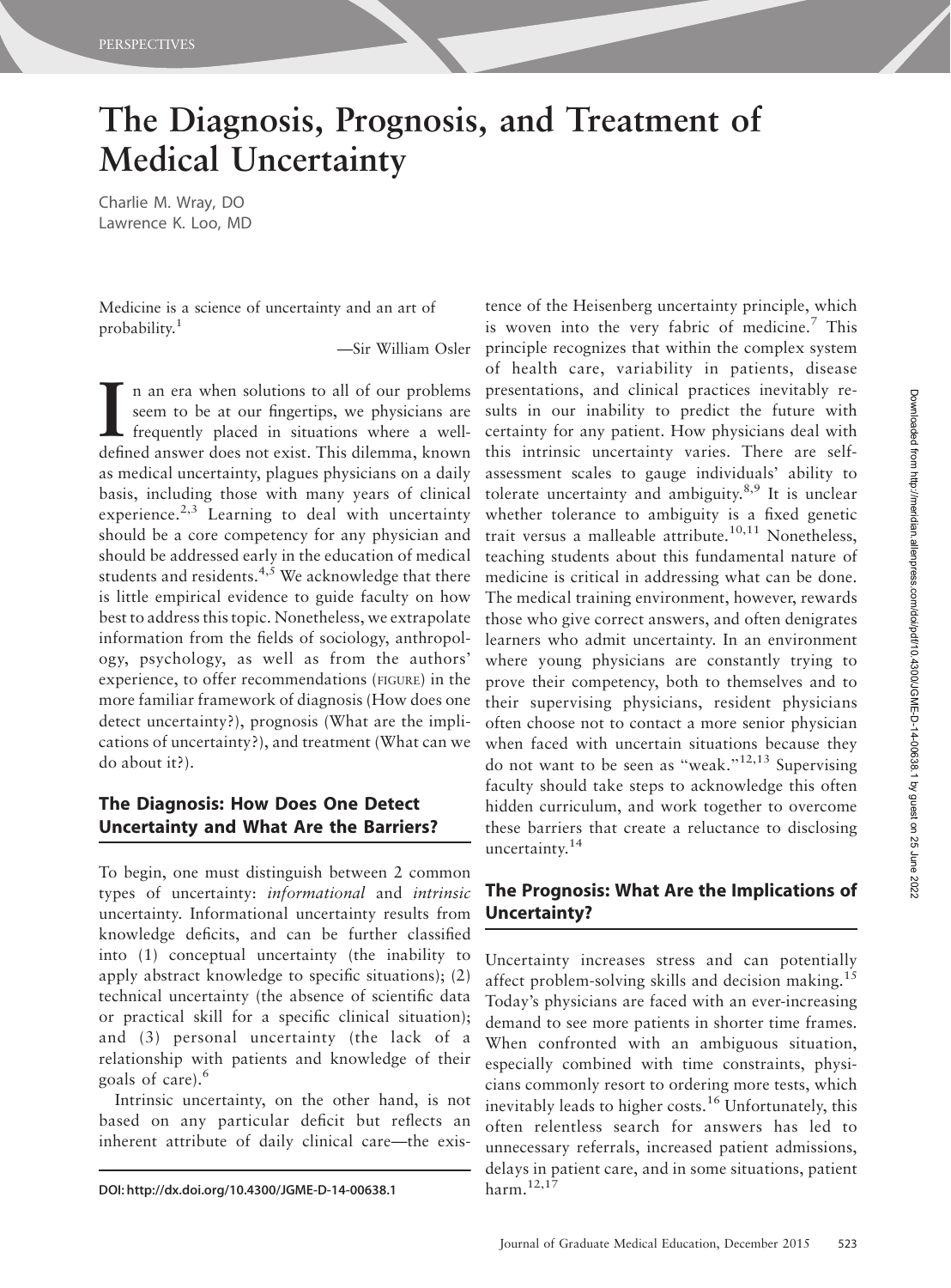

#### **FIGURE**

Conceptual Framework for the Assessment and Treatment of Medical Uncertainty

## The Treatment: What Can We Do About "Curing" Uncertainty?

Like many diseases in medicine, knowing the type of uncertainty (eg, whether it is intrinsic or informational) can help guide the treatment. While the solutions to informational uncertainty are often more straightforward, we wish to highlight a few less commonly known strategies.

When faced with a complex clinical case, a quick and easy way to resolve it is to ask the expert [consultant], often on the phone or in the hallway. However, such curbside consultations are often inaccurate or incomplete, and can lead to improper patient management.<sup>18,19</sup> If one chooses this approach, be aware that when asking for advice, colleagues who could provide some proof (eg, a citation, article, or reference) were correct 83% of the time, while colleagues' advice without proof was correct only  $35\%$  of the time.<sup>19</sup> In addition, learners often over-rely on secondary sources, including summary evidence-based textbooks (eg, UpToDate, ACP Smart Medicine, DynaMed, BMJ Best Practice), which may not have the latest information.<sup>20</sup>

Other commonly quoted sources are practice guidelines, which have known limitations. $2^{1,22}$  Guidelines stipulated by one professional society may drastically differ from the guidelines promulgated by another society with a different perspective. $23$  Many physicians quote guidelines as if all recommendations are created equal, but studies have shown that many guidelines are largely developed from lower levels of evidence or expert opinion.<sup>24,25</sup> Once the faculty physician has addressed or ruled out the given learner's informational uncertainty, he or she can begin to focus

on treating intrinsic uncertainty, as solutions to this type of uncertainly often are more opaque.

The first step in addressing intrinsic uncertainty should be an open acknowledgment of its inherent presence in the practice of medicine. The Physicians' Reaction to Uncertainty (PRU) scale $\delta$  is an instrument that may give both learners and educators a sense of their own reactions to intrinsic uncertainty as well as the willingness to disclose to others. Utilizing the PRU scale at the beginning of a clinical rotation will not only help the learners quantify their level of uncertainty, but also has a dual role of allowing faculty to openly acknowledge the existence of inherent uncertainty in the everyday practice of medicine. A faculty member's willingness to disclose gaps in his or her own knowledge, and then demonstrate how to find answers to questions, has been shown to be an independent predictor of effective teaching.<sup>26</sup> The simple verbal acknowledgment of the certainty of uncertainty has the potential to improve health care practice, improve physician-patient communication, and prepare learners for the realities of medicine.<sup>4,5,7</sup> In 1 of the few empirical studies focusing on facilitating uncertainty, use of the learner-centered presentation technique known as SNAPPS (Summarize relevant patient history and findings; Narrow the differential; Analyze the differential; Probe the preceptor about uncertainties; Plan management; and Select case-related issues for self-study) increased the frequency of expressions of uncertainty during clinical rounds. $^{27}$  Opportunities for reflective writing have also been shown to be an effective means for expressing and dealing with uncertainty.<sup>28</sup>

As practicing physicians can attest, the black-andwhite world of medical school, where only 1 correct answer existed on a written examination, rarely mimics the grayish hues of the clinical environment. To combat this paradox, clinicians should create a multistep contingency plan that acknowledges uncertainty and allows for alternative assessments, diagnoses, and treatments.<sup>29</sup> Not only will this provide a backup plan for the inherent ambiguity in the practice of medicine, but it will also provide patients with a better understanding of potential future clinical courses.

The most important stakeholder in clinical uncertainty is, of course, the patient. Young physicians may try to disguise their uncertainty from the patient, for fear of being seen as not a good doctor or not knowing the answer. The clinical educator witnessing such behavior should recognize this as an excellent opportunity to both role model and educate learners on how best to manage uncertainty with patients. These situations allow for collaboration with the patient to understand the patient's values and concerns and find common ground on the goals of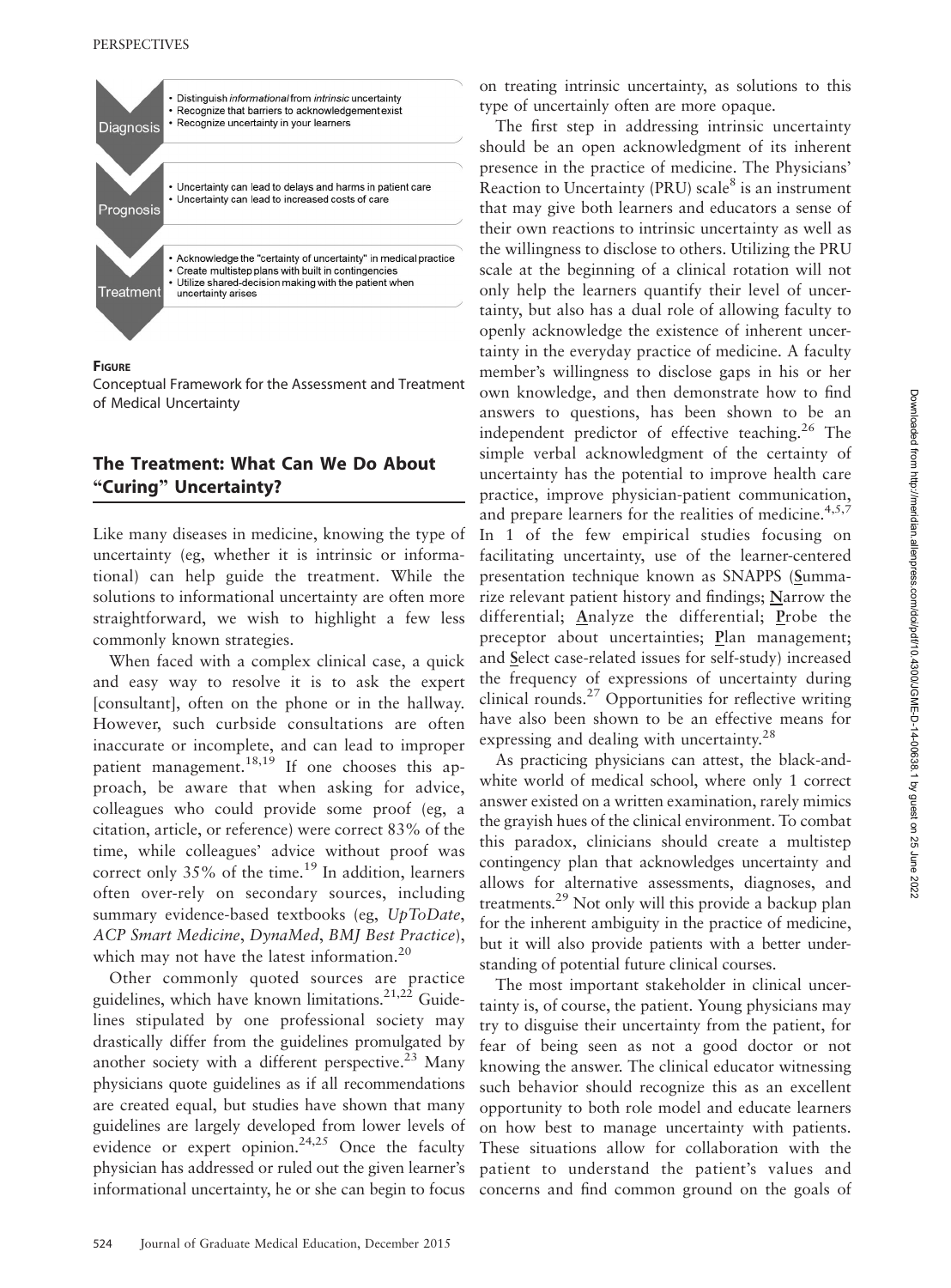#### **TABLE** Practical Tips to Promote Facing the Certainty of Uncertainty

| <b>Residents and Medical Students</b>                                                                                                                                                                                    | <b>Teaching Physicians</b>                                                                                                                                                                                                                                             |
|--------------------------------------------------------------------------------------------------------------------------------------------------------------------------------------------------------------------------|------------------------------------------------------------------------------------------------------------------------------------------------------------------------------------------------------------------------------------------------------------------------|
| <b>Intrinsic Uncertainty</b>                                                                                                                                                                                             |                                                                                                                                                                                                                                                                        |
| Acknowledge when personal uncertainty arises,<br>recognizing its inherent nature in the practice of<br>medicine. $2,3$                                                                                                   | Create an atmosphere that encourages recognition and<br>articulation of uncertain moments. Personally role model<br>uncertain moments and think out loud as one deals with<br>uncertain situations.                                                                    |
| Realize that failure to acknowledge uncertainty can lead<br>to excess testing, increased costs, higher referral rates,<br>unnecessary hospitalizations, delays in patient care,<br>and patient harm. <sup>11,15,16</sup> | Recognize common circumstances where learners are reluctant<br>to express uncertainty, and recognize the hidden curriculum<br>barriers for admitting uncertainty, including avoiding the<br>appearance of being weak or not always having the right<br>answer. $11-13$ |
| Become familiar with and practice using the SNAPPS<br>method for case presentations. <sup>26</sup>                                                                                                                       | Recognize that case presentations are often a rich source of<br>expressions of uncertainty. Encourage learners to use the<br>SNAPPS model for case presentations <sup>26</sup> and consider<br>reflective writing assignments. <sup>27</sup>                           |
| Assess one's own attitude to and increase awareness of<br>uncertainty by taking a self-assessment using the PRU<br>scale <sup>7</sup>                                                                                    | Assess one's own attitude to and increase awareness of<br>uncertainty by taking a self-assessment using the PRU scale.                                                                                                                                                 |
| Always keep a broad differential in mind no matter how<br>certain one is of the diagnosis, and build contingency<br>plans for the workup and treatment of patients. <sup>28</sup>                                        | Encourage the avoidance of premature closure in arriving at<br>only 1 diagnosis and ask for broader differentials and backup<br>plans.                                                                                                                                 |
| <b>Informational Uncertainty</b>                                                                                                                                                                                         |                                                                                                                                                                                                                                                                        |
| When faced with uncertainty, avoid using informal<br>(curbside) consultations and request formal written<br>consultations. <sup>17</sup>                                                                                 | Discourage the use of informal (curbside) consultations when<br>uncertain and instead request formal written consultations.                                                                                                                                            |
| When discussing cases with colleagues, ask for proof (ie,<br>a citation or reference for the source of<br>recommendations). <sup>18</sup>                                                                                | When consulting with colleagues, role model asking for proof<br>(ie, a citation or reference for the source of<br>recommendations).                                                                                                                                    |
| Be aware of the shortcoming of guidelines, and<br>recognize that many recommendations are based on<br>low levels of evidence and/or expert opinion. <sup>20-23</sup>                                                     | Encourage the use of guidelines but acknowledge their<br>limitations by asking learners the strength of evidence that<br>supports the recommendations.                                                                                                                 |

Abbreviations: SNAPPS, summarize relevant patient history and findings, narrow the differential, analyze the differential, probe the preceptor about uncertainties, plan management, and select case-related issues for self-study: PRU, Physicians' Reaction to Uncertainty.

care.5,30,31 Verbal expressions of uncertainty to patients, such as "I don't know," are truthful responses, and adding some reassurance, such as ''I'll look into it further'' or ''We will work together to find an answer,'' provides encouragement and reduces the stress patients experience when faced with uncertain clinical situations.32,33 A selection of resources for dealing with uncertainty can be found in the TABLE.

## Conclusion

While many enter medicine for its objectivity and scientific rigor, everyone eventually realizes that much of medicine is practiced in shades of gray rather than black and white. Coming to terms with this reality can be difficult and challenging, especially for younger, less practiced physicians. Medical

educators are responsible for recognizing these situations and creating an open environment for discussing uncertainty with their learners and with patients. By utilizing the familiar medical framework—diagnosis, prognosis, and treatment—we hope learners, teachers, and patients will become more comfortable in situations that may not have a single perfect answer. We conclude this perspective with another aphorism from the master teacher, Sir William Osler, in an address to students about to graduate from medical school<sup>34</sup>: "A distressing feature in the life of which you are about to enter . . . is the uncertainty which pertains not alone to our science and art, but the very hopes and fears which make us men. In seeking out the absolute truth we aim for the unattainable, and must be content with finding broken portions.''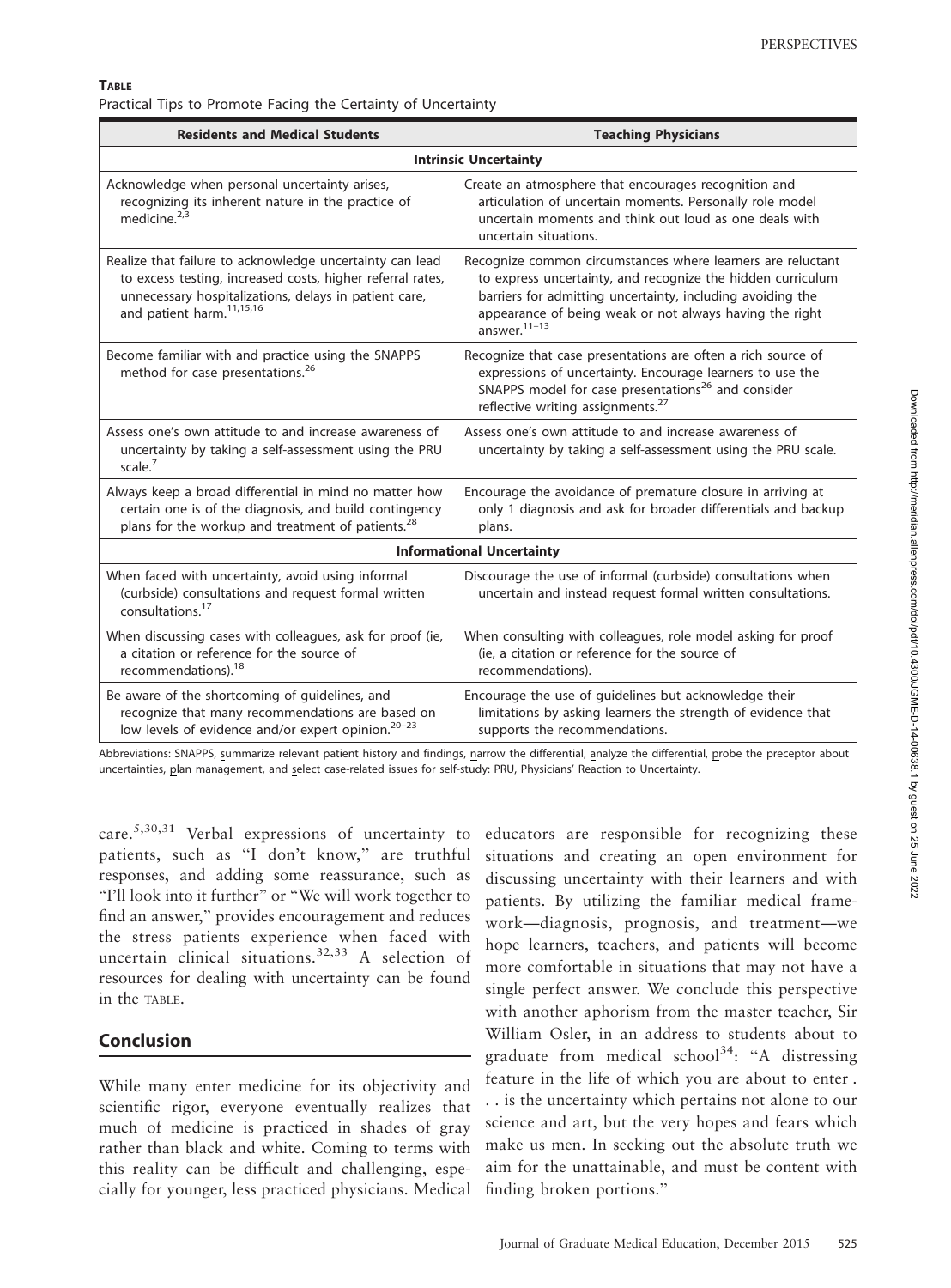#### References

- 1. Bean WB, ed. Sir William Osler Aphorisms From His Bedside Teachings and Writings. Springfield, IL: Charles C. Thomas; 1961.
- 2. Han PK, Klein WM, Arora NK. Varieties of uncertainty in health care: a conceptual taxonomy. Med Decis Making. 2011;31(6):828–838.
- 3. Cristancho SM, Apramian T, Vanstone M, Lingard L, Ott M, Novick RJ. Understanding clinical uncertainty: what is going on when experienced surgeons are not sure what to do? Acad Med. 2013;88(10):1516-1521.
- 4. Katz J. Why doctors don't disclose uncertainty. Hastings Cent Rep. 1984;14(1):35–44.
- 5. O'Riordan M, Dahinden A, Aktürk Z, Ortiz JM, Dağdeviren N, Elwyn G, et al. Dealing with uncertainty in general practice: an essential skill for the general practitioner. Qual Prim Care. 2011;19(3):175–181.
- 6. Beresford EB. Uncertainty and the shaping of medical decisions. Hastings Cent Rep. 1991;21(4):6–11.
- 7. Seely AJ. Embracing the certainty of uncertainty: implications for health care and research. Perspect Biol Med. 2013;56(1):65–77.
- 8. Gerrity MS, White KP, DeVellis RF, Dittus RS. Physicians' reactions to uncertainty: refining the constructs and scales. Motiv Emot. 1995;19(3):175–191.
- 9. Budner S. Intolerance of ambiguity as a personality variable. *J Pers.* 1962;30(1):29-50.
- 10. Luther VP, Crandall SJ. Commentary: ambiguity and uncertainty: neglected elements of medical education curricula? Acad Med. 2011;86(7):799–800.
- 11. Hancock J, Mattick K. Increasing students' tolerance of ambiguity: the need for caution. Acad Med. 2012;87(7):834; author reply 835.
- 12. Farnan JM, Johnson JK, Meltzer DO, Humphrey HJ, Arora VM. Resident uncertainty in clinical decision making and impact on patient care: a qualitative study. Qual Saf Health Care. 2008;17(2):122–126.
- 13. Kennedy TJ, Regehr G, Baker GR, Lingard L. Point-ofcare assessment of medical trainee competence for independent clinical work. Acad Med. 2008;83(suppl 10):89–92.
- 14. Loo L, Puri N, Kim DI, Kawayeh A, Baz S, Hegstad D. "Page me if you need me": the hidden curriculum of attending-resident communication. J Grad Med Educ. 2012;4(3):340–345.
- 15. Lally J, Cantillon P. Uncertainty and ambiguity and their association with psychological distress in medical students. Acad Psychiatry. 2014;38(3):339–344.
- 16. Newman-Toker DE, McDonald KM, Meltzer DO. How much diagnostic safety can we afford, and how should we decide? A health economics perspective. BMJ Qual Saf. 2013;22(suppl 2):ii11–ii20.
- 17. McKibbon KA, Fridsma DB, Crowley RS. How primary care physicians' attitudes toward risk and

uncertainty affect their use of electronic information resources. J Med Libr Assoc. 2007;95(2):138–146, e49–e50.

- 18. Burden M, Sarcone E, Keniston A, Statland B, Taub JA, Allyn RL, et al. Prospective comparison of curbside versus formal consultations. J Hosp Med. 2013;8(1):31–35.
- 19. Schaafsma F, Verbeek J, Hulshof C, van Dijk F. Caution required when relying on a colleague's advice; a comparison between professional advice and evidence from the literature. BMC Health Serv Res. 2005;5(1):59.
- 20. Jeffery R, Navarro T, Lokker C, Haynes RB, Wilczynski NL, Farjou G. How current are leading evidence-based medical textbooks? An analytic survey of four online textbooks. J Med Internet Res. 2012;14(6):e175.
- 21. Sniderman AD, Furberg CD. Why guideline-making requires reform. JAMA. 2009;301(4):429–431.
- 22. McAlister FA, van Diepen S, Padwal RS, Johnson JA, Majumdar SR. How evidence-based are the recommendations in evidence-based guidelines? PLoS Med. 2007;4(8):e250.
- 23. Burgers JS, Bailey JV, Klazinga NS, Van Der Bij AK, Grol R, Feder G, et al. Inside guidelines: comparative analysis of recommendations and evidence in diabetes guidelines from 13 countries. Diabetes Care. 2002;25(11):1933–1939.
- 24. Tricoci P, Allen JM, Kramer JM, Califf RM, Smith SC Jr. Scientific evidence underlying the ACC/AHA clinical practice guidelines. JAMA. 2009;301(8):831–841.
- 25. Feuerstein JD, Gifford AE, Akbari M, Goldman J, Leffler DA, Sheth SG, et al. Systematic analysis underlying the quality of the scientific evidence and conflicts of interest in gastroenterology practice guidelines. Am J Gastroenterol. 2013;108(11):1686–1693.
- 26. Litzelman DK, Stratos GA, Marriott DJ, Skeff KM. Factorial validation of a widely disseminated educational framework for evaluating clinical teachers. Acad Med. 1998;73(6):688–695.
- 27. Wolpaw T, Côté L, Papp KK, Bordage G. Student uncertainties drive teaching during case presentations: more so with SNAPPS. Acad Med. 2012;87(9):1210–1217.
- 28. Nevalainen MK, Mantyranta T, Pitkala KH. Facing uncertainty as a medical student—a qualitative study of their reflective learning diaries and writings on specific themes during the first clinical year. Patient Educ Couns. 2010;78(2):218–223.
- 29. Hewson MG, Kindy PJ, Van Kirk J, Gennis VA, Day RP. Strategies for managing uncertainty and complexity. J Gen Intern Med. 1996;11(8):481–485.
- 30. Politi MC, Han PKJ, Col NF. Communicating the uncertainty of harms and benefits of medical